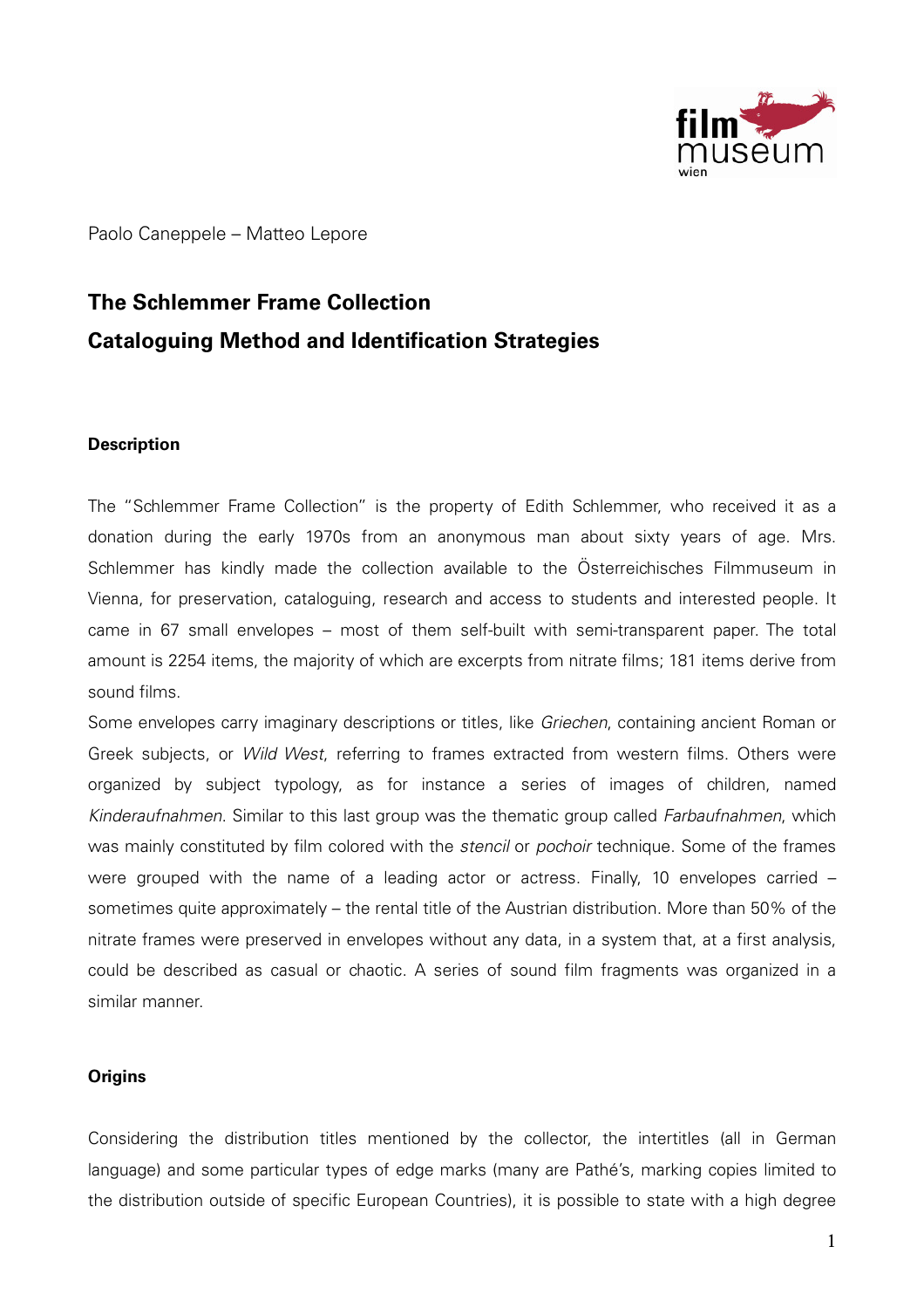of certainty that the collection was constituted within the German linguistic area (Germany and the Austrian-Hungarian Empire). This assumption is supported by the frames excerpted from war newsreels, of which almost all come from the German or Austrian production. They were not, at that time, shown in hostile countries for war and embargo reasons. An extremely helpful example is Gräfin de Castro, a film produced and distributed in Germany under this original title. In Austria, instead, the film was distributed under the rental title Die Irre, which our anonymous collector used to identify certain frames. These clues contribute to locate the source of the collection within the Austrian-Hungarian Empire.

Concerning the period of its origin, it can be assumed from the original and identified titles that the heart of the collection came into being between 1911/12 and 1918. Some titles constitute an exception, such as L´Amour à tous les étages (France, 1904), Concours de Gourmands (France, 1905), The King of Kings (USA, Cecil B. DeMille, 1927) and Dante's Inferno (USA, Henry Otto, 1924). The sound films were obviously merged with the collection during a later period, probably by the same collector.

An original typewritten letter, pertaining to the 1950s, addressed to Walt Disney and maybe never posted, is preserved within the collection. It informs us that the collection was created in 1913 by a child who gathered the frames which had been thrown away by a projectionist. He then projected them at home for himself and for his friends with a home-made magic lantern. The collector, having become an adult, writes a letter to the creator of dreams, Walt Disney, imploring him to send some scrap frames, maybe because the source he had always relied on was no longer accessible. The friends from his youth are no longer present, maybe deceased in either of the two World Wars, but his passion remains, testifying to the life of a dreamer. The story of this collection and its manner of creation and use demonstrate how futile the division between cinema and pre-cinema is. The frames cut from films were shown, passed on and experienced with a home-made magic lantern. A slide projector ante litteram, made to feed an ancient passion in movement. The instrument comes from the eighteenth century, but the images it shows are post-1895. As the characters in Fanny and Alexander (SWE, Ingmar Bergman, 1982), Splendor (ITA, Ettore Scola, 1989) or Nuovo Cinema Paradiso (ITA, Giuseppe Tornatore, 1988) the collector is the passionate child re-using static images as nourishment for his fantasies.

#### **Original value, reflections on reordering and its ends**

The procedure of reordering the collection was discussed and considered at length before the first steps were taken. For a while a lingering doubt, determined by a double ethical and organizational dilemma, kept us busy. The fact that the collection was "chaotic" is tied to its original purpose, which, as clarified by the words of its maker, was surely sensational. Seen from this perspective,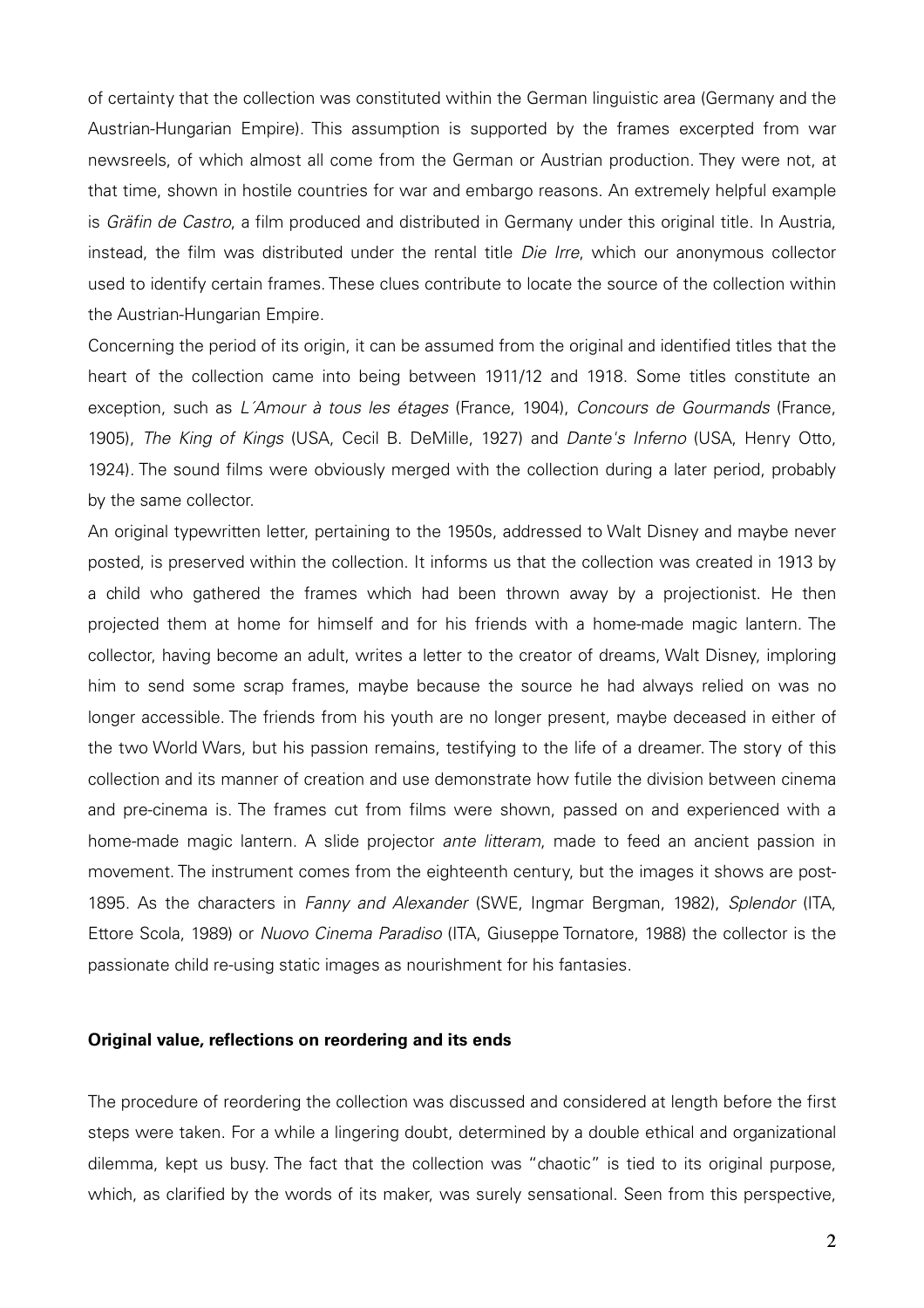what could appear as chaos, a total lack of order, without any historical pertinence in the eyes of an archivist, has a different value and significance. The collector, in this case, proceeded differently than the many historians who inaugurated other collections of frames by taking excerpts from irredeemably damaged films in order to save them from total loss. "Our" collector, instead, cuts in a completely different spirit: he preserves what is beautiful and what affects him. He renews his very personal memories of the past. He assembles a vast collection of little jewels for the cineamateur or, more accurately, for a magic lantern operator. He gathers a real anthology following his imagination, constituting a group of items with predominantly spectacular, more than historical, characteristics. He "edits" his show, so to speak, selecting not as a researcher or an archivist, but as an aesthete, a *metteur-en-scène* of his private little shows, for relatives and friends (or just for himself). Creating a disposition for these frames, he undoubtedly follows mnemonic and imaginative ways, dictated by the impulse of a moment. There is not the will to create an archival order, only the spectacular need for a montage of attractions which is modified again and again, according to the momentary feelings and sensations of our collector. Maybe he remembered the provenance of each frame and was able reconstruct its story, perhaps enriching it with his own imagination or fantasy, to renew the emotional and affective link with each flower of his treasure. He acted like the head of an itinerant *commedia dell'arte* theater company, which had at its disposition a large number of characters and plots, which, depending on the circumstances, could be reedited in a modular fashion. Like the protagonist of La Valigia dei Sogni, he was a historian ante litteram. Lacking archival knowledge, he was the archive itself; he was the "plot of the movies" which, condensed in single frames, would be constantly reconstructed and enriched by his own memory and imagination:

Remembrance, thus, is vested in the imaging faculty; and memory deals with images.<sup>1</sup>

He did not intend to construct a history of cinema with these frames, or to save fragments, but to create one story, or multiple stories. It is in this sense that we believe the Schlemmer Collection should be interpreted and attended to, considering its sensational, aesthetic and emotional attributes, and not only its historical or archival value.<sup>2</sup> According to this evidence, all reordering operations, dictated by non-spectacular functions, should be considered extraneous to the essence of the collection itself. In this sense, our historiographic work of reorganization, identification and reordering might be considered anti-historic, since it has produced a superstructure that is alien to the original idea of the collection. However, the original aesthetic and special function was indissolubly connected to the personality of the collector, to his memories

<sup>1</sup> Plotino, *Enneiadi*, IV, 3, 29, 32 (translated by the authors).

<sup>2</sup> This is also the position taken by Roland Fischer-Briand in his short text and visual essay which present the Schlemmer Frame Collection: *Cristalliser la passion*, in *Autour des cinémathèques du monde, 70 ans d´archives de film*, CNC, Paris, 2008, p. 138-148.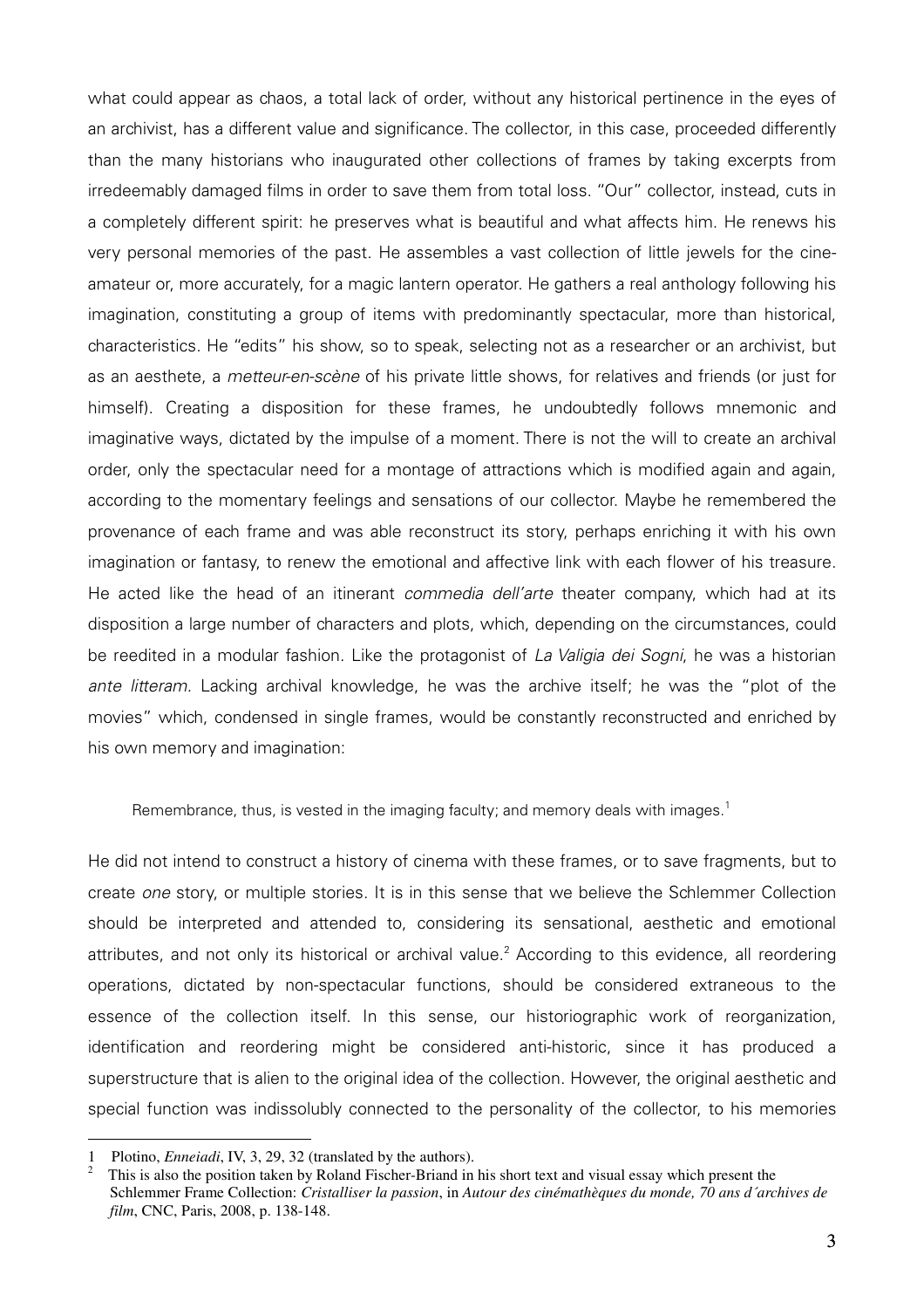and his fantasy. Having lost this authorial mark which also characterized the narrative and organizational structure of the frames, the collection presents itself as chaos to the eyes of the historian. With no direct access to the only source of knowledge about the collection, we decided to document its original order, but to reorder it, after scans of all items had been made. This reordering is dictated uniquely by the need to recognize and identify the frames (probably well known to the deceased collector, but not to contemporary users). Thus, the purpose of our work is to increase the usefulness of the collection for the final recognition of all its elements.

## **The reordering process**

 $\overline{a}$ 

As a first step in the process of our archival work, the frames were allocated to new photographic film archival sheets. Following the original order (or disorder) all frames were digitized. Each digital image was given a sequential number which respected the original disposition. Afterwards, by checking and confronting the digital images and the real frames, new groups of material presumably originating from the same films were obtained. A new provisional identification code was then assigned to them. The frames and the respective digitized images were newly regrouped, still maintaining the previous identification code (the original disposition) in the database. During the constitution of these new provisional groups of similar frames we did not follow one single strategy but chose different distinctive approaches.

At first, the adjacent frames were grouped. They presented similar textual and meta-textual characteristics, e.g., in respect to the image content – identical scenographic and architectural elements and/or identical characters – or to the physical peculiarities of the film base – identical colorations, interline, edge marks and edge codes, similar image density, perforations and types of damage and deterioration. This mode of operation also led us to add frames to these groups which were non-adjacent in the original disposition, but which were reasonably related to the same artwork. In subsequent cases groups related to an actor were also formed (for instance Max Linder or Robinet). The final distinguishing method consisted in grouping frames originated by the same production company (Messter, Deutsche Bioscope, Pathé, Eclair, Ambrosio, etc.), and, if possible, from the same year or period, identified by confronting the edge marks to the official FIAF publications<sup>3</sup>. Finally, some groups were obtained by observing the coloration techniques (stencil, tinted or toned, color groups, etc.).

Subsequently, through confrontation with extra-filmic materials (the Filmmuseum photo collection, magazines, library, censorship visas, etc.) confirmations of the validity of the newly formed groups and correspondence to the available or supposed titles were found.

<sup>3</sup> Harold G. Brown, *Film Identification by Examination of Film Copies, FIAF congress, Berlin, DDR., June 1967*, National Film Archive, London, 1967; Harold G. Brown, *Physical Characteristics of Early Films as Aids to Identification*, FIAF, Bruxelles, 1990.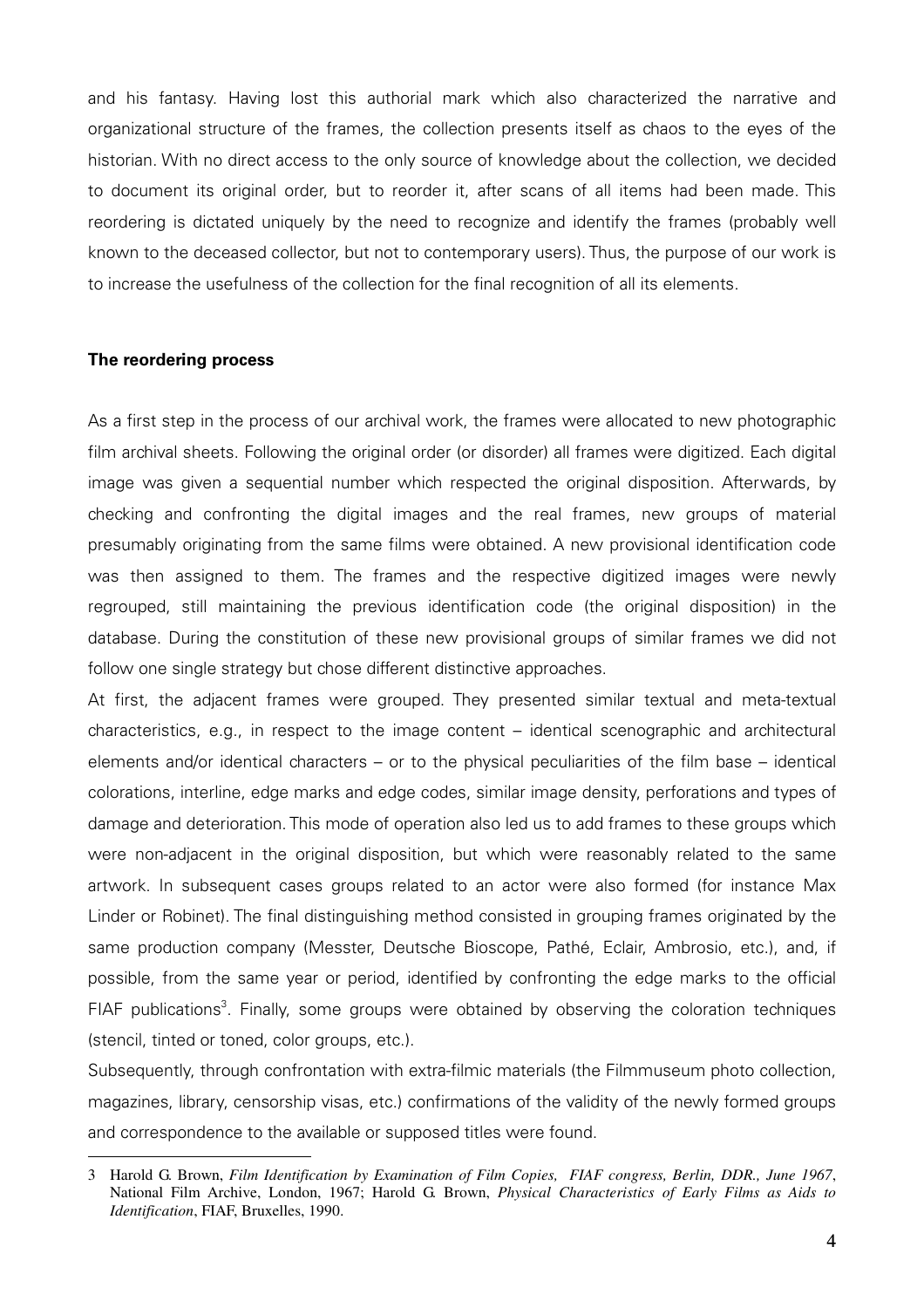## **The "editing"**

When observing the frames in detail, in several cases one is immediately struck by the peculiarity of the cutting profile: only a part of the frames has been cut out, removing a part of the image. Many of them present cuts which correspond to the interline. This accuracy implies and demonstrates experience, calm and dedication, respect for the work of the others, awareness of the value of the stolen material and attention in the construction of the collection – the passion and care of a person who knows he is taking from others to create something new. A large amount of frames, however, shows an imperfect cut. This curved cut is the distinctive mark of a personality and of a necessity. Our collector cuts with scissors and not with a film cutter and maybe not even on an editing table (they were not invented yet). He keeps the film in his hands when he accomplishes a definitive and unique act. We are talking about an artist of the scissors, a surgeon, someone who works in the same situation as an acrobat, balancing on the rope of a film running in the projection booth, maybe while the spectators are complaining about a break in the projection. He steals and spends a few seconds to collect a pearl which attracts his eye. He acts in the modern spirit of the performance and with his gesture gives uniqueness and authorial quality to what before was just part of a homogeneous group. He is not a historian, but an amateur who pursues his art in the works of others. He does not cut two contiguous frames to save the integrity of the edge marks, or in correspondence with a bad splice. His gesture, even if unintentional, produces a new phenomenon, reflective of a precise personality, of a desire. Even if the same frame was found in another collection, the cut would be different, so the different shape of the frames will be the thing that distinguishes them. Attempting a definition of these frames, we would propose the term "pending moments", between two instants, a sort of Ti con Zero<sup>4</sup> of cinema. This Bergsonian suspension of the infinite possibilities generates the narrative escamotage for our collector and the primordial fascination for those who see them. Even the critical judgment of the spectator is pending, prevented by the enormous amount of possible pasts and futures which the image implies, and by the lack of narrative texture. So each image becomes a perfect instant which forbids every kind of analysis but in the perspective of a universal and aesthetic insight. They become true artifacts, autographs permeated with the aura of their own time and with the personality of their creator. The act of cutting a frame from one of the numerous film prints in distribution implies the separation from a more or less homogeneous group, a selection, always determined by precise and personal tastes. Sometimes the gesture is triggered by contingent situations (the film breaks at a certain point), but even in this case intentionality is always present. We are, thus, undoubtedly facing authorial choices.

<sup>4</sup> Italo Calvino, *Ti con Zero*, Einaudi, Torino, 1977.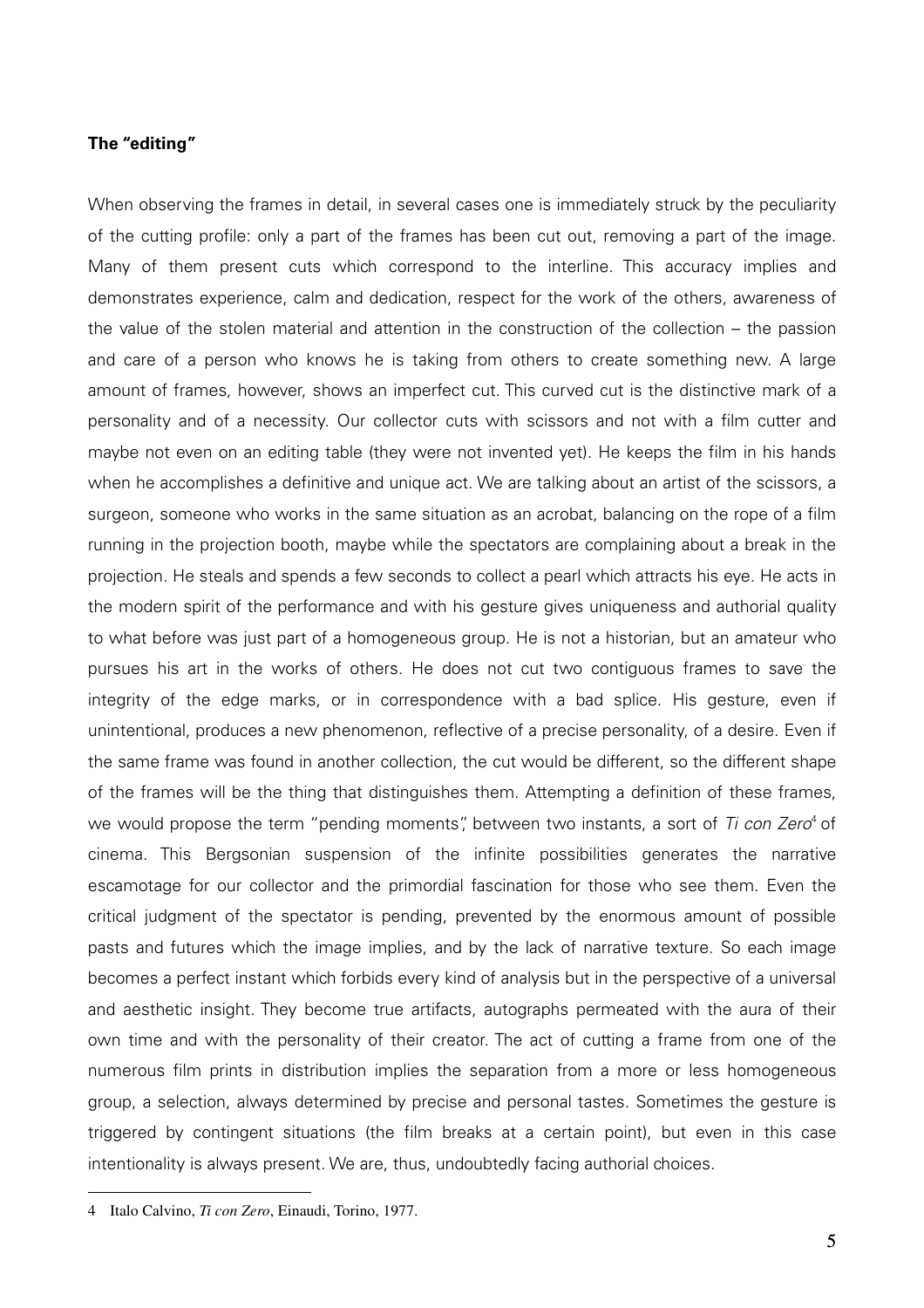Cutting was also in the *esprit du temps*. During those years, in fact, the technique of *collage* was becoming popular in the figurative arts, as, for example, in the artworks of Braque and Picasso. Moreover, the invention of cinema is contemporaneous with the birth of clipping at an industrial level, the activity of journalistic excerption dedicated to the users which subscribed to receive monthly what the public press published about a certain topic<sup>5</sup>. Thus, the cut was fashionable during the Belle Époque. This activity also had the purpose of giving order to the amount of published information. A few decades later, Aby Warburg used a technique comparable to that of collage with his Mnemosyne Atlas in order to find archetypes and lines of narrative development within art history.

Through his activity of cutting and modular editing, our collector creates a *unicum*, an artistic performance which, although purely amateur, uses a very precise kind of narrative-visual montage, well known and tested in different environments, and undoubtedly peculiar to this historical period. He produces a real cabinet d'amateur<sup>6</sup>, a collection of images exposed for a selected public (of friends, acquaintances or amateurs), which is one of the prototypes of the museum in the modern sense. The creation of a narrative path, generated by means of different editing techniques, is the real authorial mark of this collection. Each frame assumes a unique and original value and receives a precise signification, determined by the sequential succession of the presentation.

A frame is not just a fragment, but a "rudero" of an overall non re-constructible work<sup>7</sup>. In this sense the analogy with the archaeological concept of *lapidarium* is evident, since the frame, being part of a filmic artwork, and preserves part of its characteristics. Its quality of testimony derives from the fact that it was excerpted from homogeneity. It is also necessary to remark that, like all testimonies, it is a fact or an artifact. Here we could give the first differentiation of frame typologies: if it comes from a preserved existing film, it will have determined characteristics, if it comes from a lost film, it will have others. In the first case the frame testifies to peculiar characteristics of the print it is excerpted from, which will not necessarily correspond to the physical characteristics of the print preserved in a film archive (for instance, a surviving black and white film for which a frame exists that testifies to a colored version<sup>8</sup>). In the second case, the frame's testimony will become fundamental and unique, in one sense representative of the print (or version), but also and at the same time of the entire artwork. In case the film is lost, the frame

<sup>5</sup> Anke te Heesen, *Der Zeitungsausschnitt. Ein Papierobjekt der Moderne*, Fischer, Frankfurt am Main, 2006.

<sup>6</sup> Victor Stoichita, *L´invenzione del quadro*, Il Saggiatore, 2004.

<sup>7</sup> Cesare Brandi, *Teoria del Restauro*, Einaudi, Torino, 1977, p. 32: "[...] rudero, il residuo d'un monumento storico o artistico, che non può rimanere che quello che è, onde il restauro altro non può consistere che nella sua conservazione con i procedimenti tecnici che esige. La legittimità della conservazione del rudero sta dunque nel giudizio storico che se ne dà, come testimonianza mutila ma ancora riconoscibile di un'opera e di un evento umano". "[...] *rudero*, the residuum of a historical or artistic monument which cannot remain what it is. Then restoration can consist only in its preservation with the required technical procedures. The legitimacy of the preservation of the *rudero* resides in the historical judgement given to it, as a partial, but still recognizable testimony of an artwork or a human event" (translated by the authors).

<sup>8</sup> Danish Film Institute DVD: *Himmelskibet* and *Verdens Undergang*, 2006. This DVD presents two restorations of b/w versions of films which our collection indicates as colored.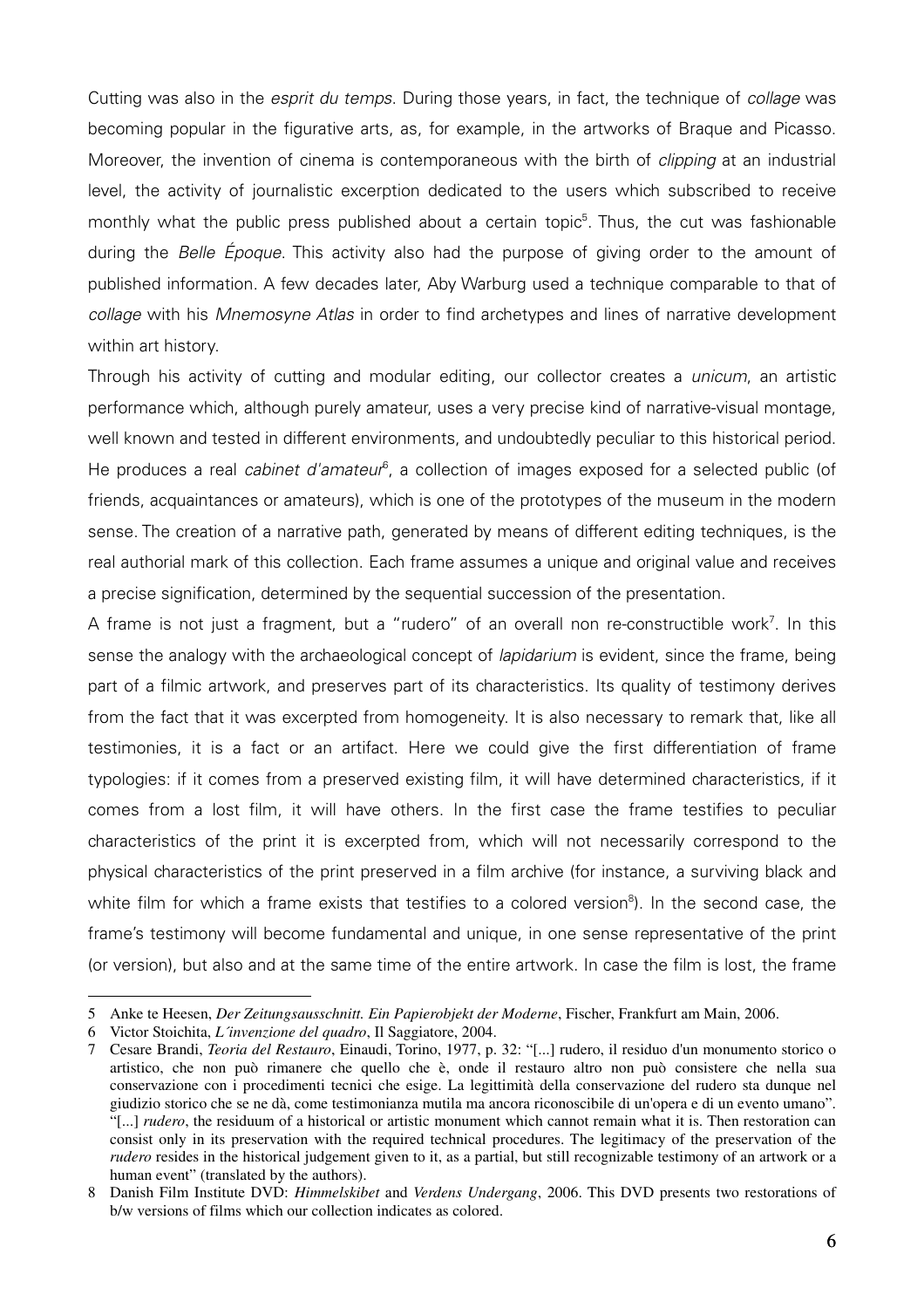thus represents the maximum level of testimony and trust about the image information. This character of uniqueness is related to a notorious problem, well known by all historians, which could be defined as "the impossibility to control the sources". A unique source which speaks about a determined fact that cannot be checked must be viewed with extreme caution. A frame from a lost film, although being the strongest available testimony, does not speak about the film, but about the version it originates from. The only testimony, thus, offers excellent evidence, but also a partial, non-verifiable one, from which precipitous and unique consequences should not be drawn. Even more important is the fact – and in this the frame acts as a film – that, as an unidentified film, it is a "reperto", an exhibit denoting a part of a whole, but also a new independent identity and, thus, it is always lost<sup>9</sup>. The research and the identification of the frames in this collection is connected not so much to the problem of ordering this specific collection, but to the overall question of identifying films and reconstructing their peculiar characteristics.

### **The identification methodology**

 $\overline{a}$ 

Prior to giving some methodological statements, we have to premise that whoever finds himself in the situation of having to analyze documents of any kind must provide the possibility to check the sources, methods and stages adopted in his work of historical research, for intellectual honesty and for respecting future researchers and possible critics. What remains for future generations is only trust in people and institutions, which is insufficient for the evaluation and the development of a historical work. It is, thus, necessary to indicate for every frame or recognized group of frames the bibliographic sources and references according to which they have been identified. In case the identification happens via iconographic sources, it is preferable to provide a reproduction of the frame and indicate its provenance. These are procedures also institutionalized in the philology of literature and the figurative arts. Unluckily, the same is not yet true in the field of cinematographic philology. Besides, each activity of reordering similar collections must, prior to the beginning, face the aims and the personality of the collector. Each collection is inseparable from its creator and must be presented with due respect to his/her intentions. It is desirable, therefore, to pose the question: "Who was and what were the aims of the collector?" This work of authorial analysis must be based on the available sources (name, activity, correspondence, period of activities, etc.), or must be argued from the structure and the content of the collection itself (disposition,

<sup>9</sup> Cesare Brandi, *Teoria del Restauro*, Einaudi, Torino, 1977, p.16: "[...] l'opera d'arte, non constatando di parti, se fisicamente frantumata, dovrà continuare a sussistere potenzialmente come un tutto, in ciascuno dei suoi frammenti e questa potenzialità sarà esigibile in una proposizione direttamente connessa alla traccia formale superstite, in ogni frammento, alla disgregazione della materia". "[...] the art work not made of parts, if physically fragmented, will have to continue to exist potentially like a whole, in each of its fragments, and this potentiality will be requested in a proposition directly connected to the surviving formal trace, in each fragment; to physical destruction" (translated by the authors).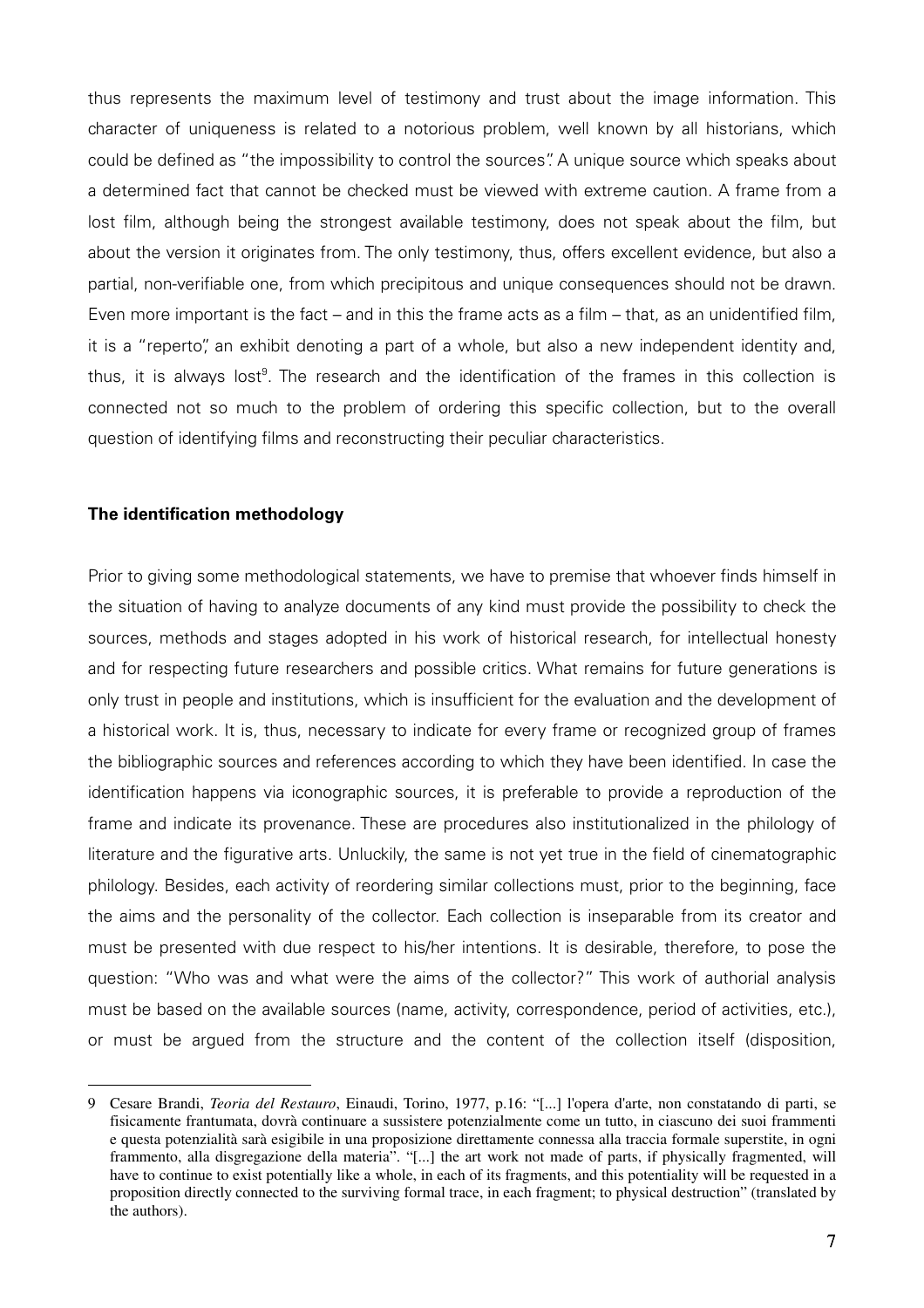indications, selection, cataloguing, cutting methods, etc.).

The necessity for creating new descriptors and groups of frames, homogeneous on the basis of physical characteristics, was also required in the case of the Schlemmer Frame Collection, given its particularly "chaotic" condition. Other collections do not necessarily present similar problems. In a similar case, however, it appears necessary to elaborate a working system to generate descriptors for homogeneous groups. The most useful approach, in our opinion, is phenomenological, since it is based on a perceptive confrontation between different frames. A predetermined list relative to iconographic characteristics does not exist yet (although digital means could constitute a precious resource in the future). Densitometric parameters of the image, tone of the coloration, systems for the physiognomic recognition of faces and backgrounds, measuring the interline and of the perforations (practices sometimes used in the field of figurative arts), if actually developed, could become privileged instruments in the future for the elaboration of similar examples in the cinematographic field. However, the imperfect human eye is the only instrument we can trust for similar groups. An optical microscope and technical experts would have made our job easier, via the detailed (non-invasive) analysis of the chemical composition of the emulsions and of the colorations on the frame.

On the basis of our experience, we can affirm that the synopsis, descriptions and summaries of film plots, contained in the press and in cinema listings of the period are not of great help in identifying a frame. They can help if typological figures appear in the plot, for example a prisoner or a policeman, characters which are recognizable in a series of frames. However, in the absence of a detailed description of the above mentioned characters, the indication remains hypothetical. At most, it is possible to assert that a frame could pertain to a certain film. Only in one case the summaries and synopsis can give admissible results: when an actor has also been identified. A frame which shows Max Linder handling a chicken and its eggs can, with high probability, belong to one film, Max Illusioniste (France, Max Linder, 1914)<sup>10</sup>. The iconographic attribution is fundamental. It starts always within the archive and then moves to other institutions. Obviously, it is not possible to require colleagues, always overwhelmed by daily necessities, to inspect thousands of unidentified frames. It is necessary, thus, to send groups of frames organized per nationality or subject, in order to obtain answers from the researcher active in the field of that precise provenance or competence.

For the authors, being responsible for the project at hand, the purpose in cataloguing, identifying and reorganizing the collection has primarily been its publication, in order to make this heritage accessible for research purposes. Connected to the publication of the Schlemmer Frame Collection is the proposal for a general methodology that could be discussed, modified and used

<sup>10</sup> Henri Bousquet, *Catalogue Pathé des Années 1896 à 1914*, *vol. 1912, 1913, 1914*, p. 740: "Émule Robert Houdin, le célèbre Max veut faire de la prestidigitation. Il tient sous le charme son public, fait éclore, de l'œuf que la poule vient de pondre, une couvée de poussins, puis les fait rentrer dans l'œuf et l'œuf dans le ventre de la mère poule.[...]"